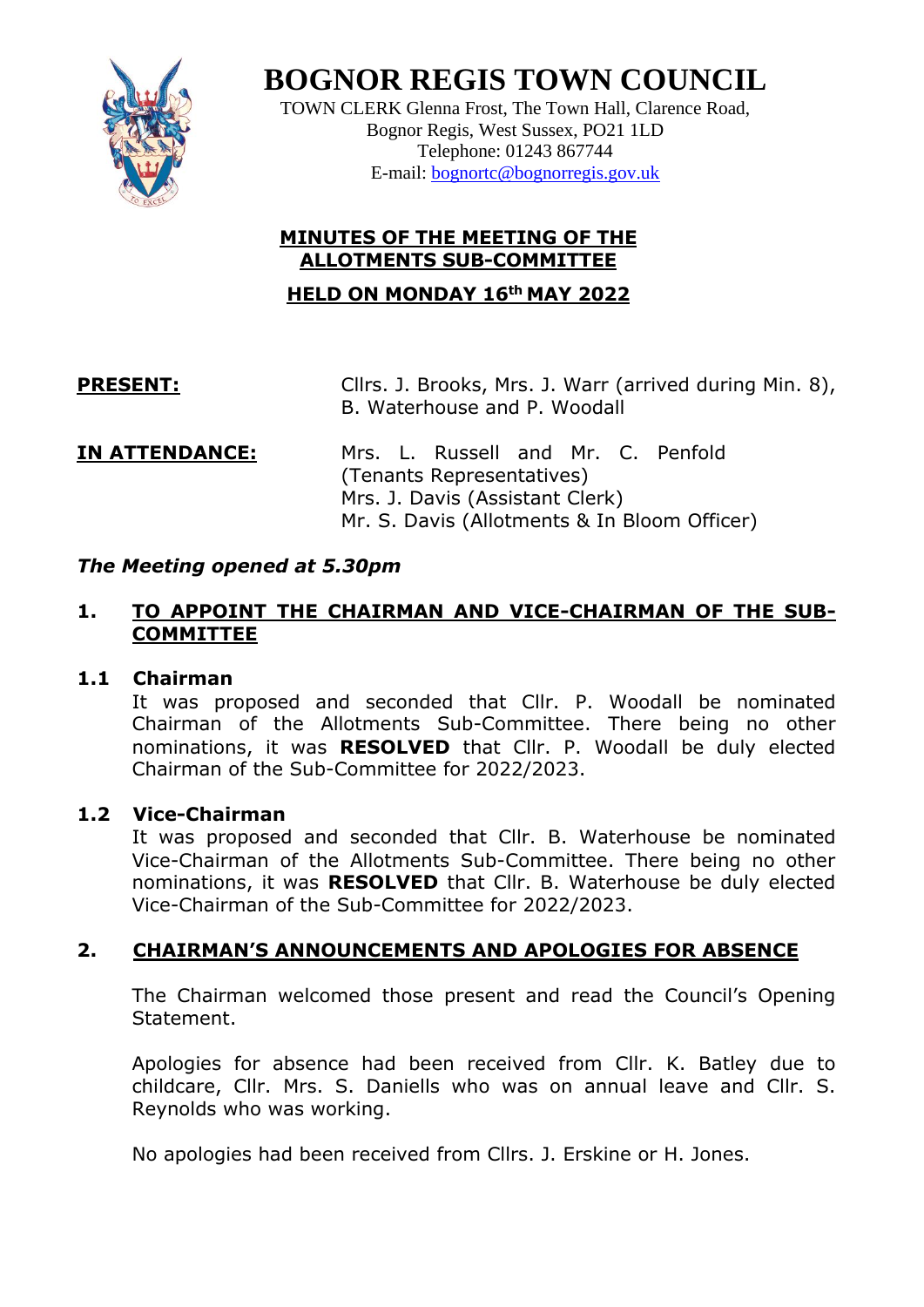## **3. DECLARATIONS OF INTEREST**

The Chairman addressed those Members present to ask if they wished to confirm any declarations of Disclosable Pecuniary, Other Registrable and/or Ordinary Interests that they may have in relation to items on this Agenda.

As noted on the Agenda, Members and Officers should make their declaration by stating:

- a) the item they have the Interest in
- b) whether it is a Disclosable Pecuniary, Other Registrable or Ordinary Interest
- c) the nature of the Interest
- d) if it is an Ordinary Interest whether they intend to temporarily leave the meeting for the discussion and vote
- e) if it is a Disclosable Pecuniary or Other Registrable Interest, they must temporarily leave the meeting for the discussion and vote.

They then need to re-declare their Interest and the nature of the Interest at the commencement of the item or when the Interest becomes apparent. They should request that it be recorded in the Minutes that they will leave the meeting and will neither take part in discussion, nor vote on the item.

As per the Agenda, it is each Member's own responsibility to notify the Monitoring Officer of all Disclosable Pecuniary, Other Registrable or Ordinary Interests notifiable under the Council's Code of Conduct, not already recorded on their Register of Interests Form, within 28 days.

The Chairman reminded Members to declare their Interests as any arise or again at the relative point in the meeting if they have already.

#### *There were no declarations of Interest at this time*

#### **4. TO CONFIRM THE APPOINTMENTS OF CO-OPTED NON-VOTING MEMBERS OF THE SUB-COMMITTEE**

The Sub-Committee Clerk's report was **NOTED**. Members **RESOLVED** to **APPROVE** ratification of the appointment of Mr. G. Delury, Mr. C. Penfold, Mrs. L. Russell and Mr. S. Slater and welcomed Mrs. L. Russell and Mr. C. Penfold to the meeting.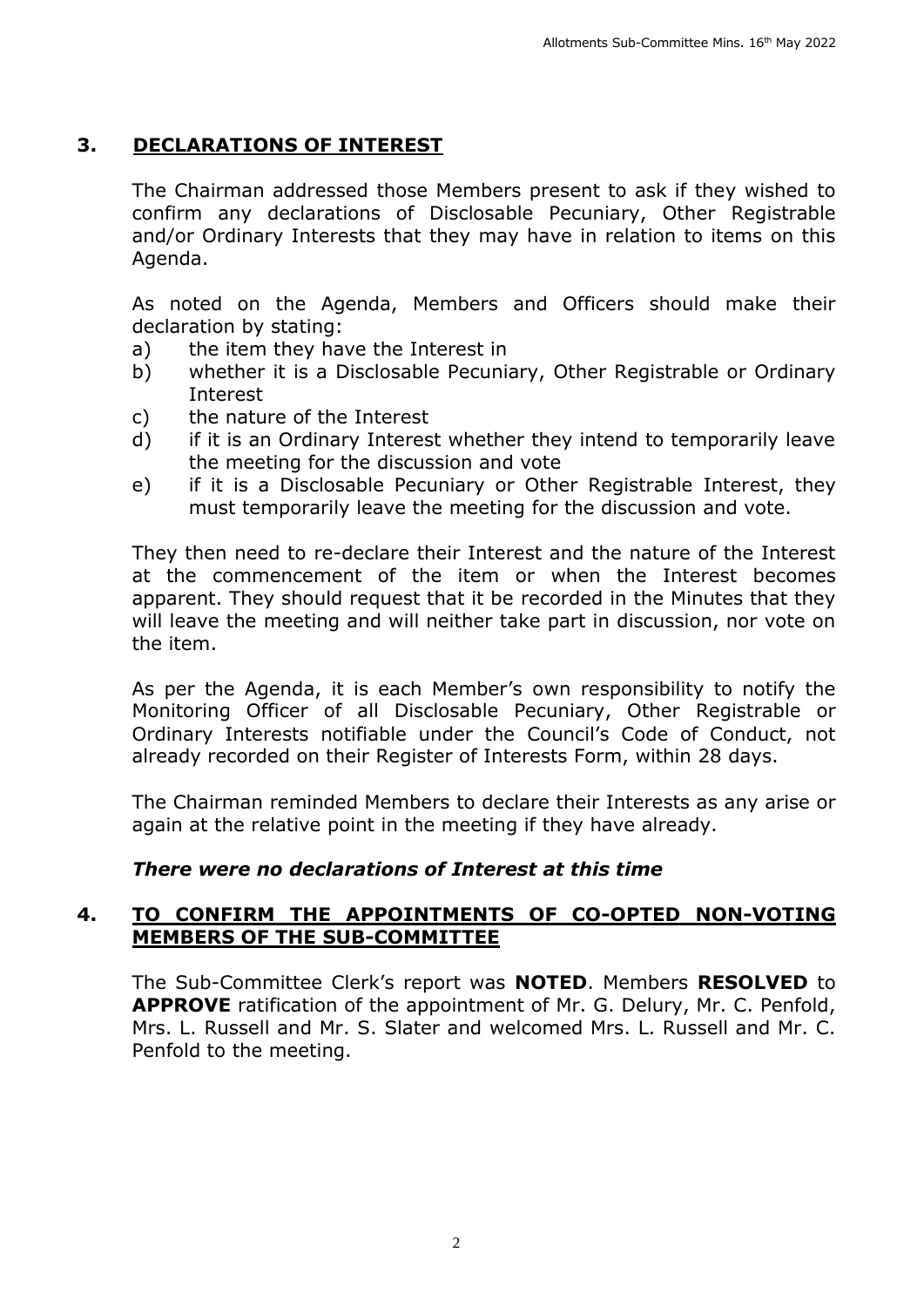## **5. TO APPROVE THE MINUTES OF THE MEETING HELD ON 23rd NOVEMBER 2021**

There were insufficient Sub-Committee Members at the meeting who had also been present at the meeting held on 23<sup>rd</sup> November 2021. The Sub-Committee was therefore **UNABLE** to **APPROVE** the Minutes of the meeting held on 23rd November 2021.

Approval of the Minutes of the meeting held on 23rd November 2021 will be deferred to the Sub-Committee Meeting to be held on 14<sup>th</sup> November 2022.

## **6. CLERK'S REPORT FROM**

**MIN. 11 23rd November 2021 – Health and Safety Risk Assessment** The Clerk reported that no Health and Safety Inspection had been undertaken since 22nd April 2021. Following the appointment of the Allotments & In Bloom Officer an inspection would be carried out in June 2022.

#### **7. TO CONSIDER THE REINSTATEMENT OF THE ANNUAL AWARDS – MIN. 6.6 REFERS**

The Sub-Committee Clerk's report was **NOTED**. It was believed that Mrs. Gristwood who judged the Roy Gristwood Award had passed away. The Sub-Committee's Clerk was tasked with contacting relatives of Mrs. Gristwood to determine if it was their wish to continue the award.

Members **AGREED** to reinstate the Annual Awards. It was further **AGREED** that the Best Kept Plot would be judged by the Allotments & In Bloom Officer and two Sub-Committee Members and that the Clerk would email all Members of the Sub-Committee to invite expressions of interest in being a Judge this year. The Most Improved Plot would be judged by the Allotment Tenant Representatives.

The Members **AGREED** that the Sub-Committee Clerk seek sponsorship of plaques for the Most Improved Plot awards.

#### **8. ANNUAL REVIEW OF RENTAL CHARGES FOLLOWING RECATEGORISING OF PLOT SIZES – MIN. 6.2 REFERS**

The Sub-Committee Clerk's report and maps as appended were **NOTED.**

The Sub-Committee Clerk gave a verbal report supported by the presentation of a spreadsheet summary of the respective plot sizes and average rental costs per square metre on the two allotment sites. The summary showed the average rent per square metre on the Sandringham Way (Re-Established) site and the Gravits Lane (Original) site was £0.58 and £0.18 respectively.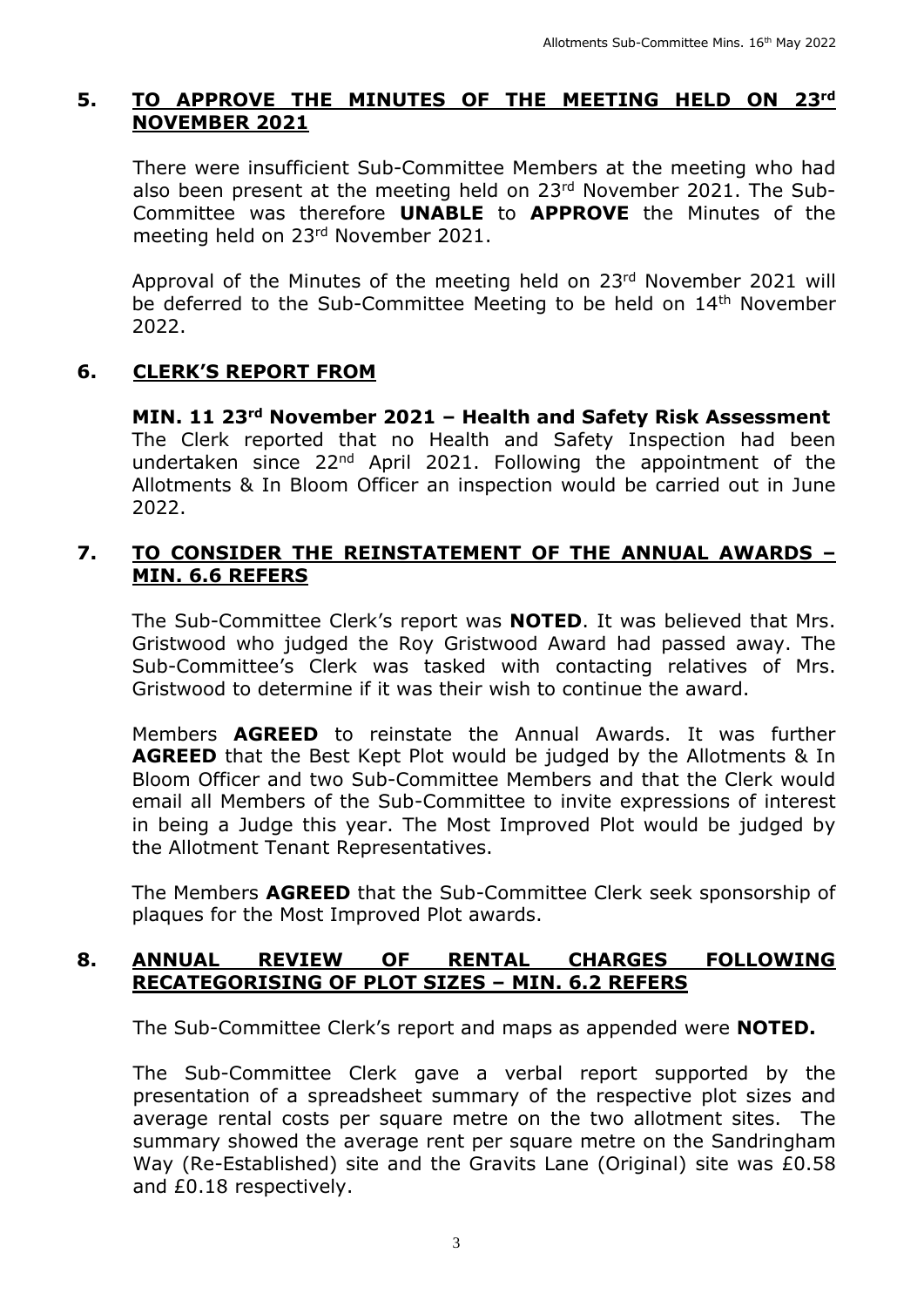## *Cllr. Mrs. Warr arrived at the Meeting*

Across both sites the average rent was £0.26m². Following discussion regarding the history of the pricing Members **AGREED** that the rents should be equalised across the two sites. As there had not been a rental increase in many years it was further **AGREED** that from 1<sup>st</sup> October 2022 the rents would be charged on actual plot sizes at £0.28m².

#### **9. ANNUAL REVIEW OF ALLOTMENT GUIDELINES/CODE**

The Sub-Committee Clerk's report and copy of the latest revised Guidelines/Code as appended were **NOTED**. The Members **AGREED** the latest revised edition of the Guidelines/Code.

#### **10. TO AGREE THE DATE OF THE ANNUAL MEETING OF ALLOTMENT HOLDERS AND TO CONSIDER ARRANGEMENTS**

The Sub-Committee Clerk's report was **NOTED**. Following discussion Members **AGREED** that the Annual Meeting of Allotment Holders would take place on Tuesday 25<sup>th</sup> October 2022 at 7pm.

It was further **AGREED** that refreshments be provided, up to £50.00 with costs met from the Sub-Committee's Budget.

#### **11. REPORT ON LETTINGS**

The Sub-Committee Clerk reported that there was a current waiting list of 27 with 3 plots recently relinquished and to be relet shortly.

An initial inspection had highlighted several plots that needed attention and that the Sub-Committee Clerk had started telephoning the respective plot holders to discuss the condition of their plot.

The verbal report was **NOTED**.

#### **12. REPORTS FROM ALLOTMENT HOLDERS INCLUDING REPORT ON PLOT CONDITIONS**

Mrs. Russell advised that a list of plots requiring attention on the Sandringham Way site had been given to the Allotments & In Bloom Officer the previous week. Mr. Penfold undertook to provide the Allotments & In Bloom Officer a list of plots on the Gravits Lane site requiring attention.

The tap at Plot 10 was reported as having a drip.